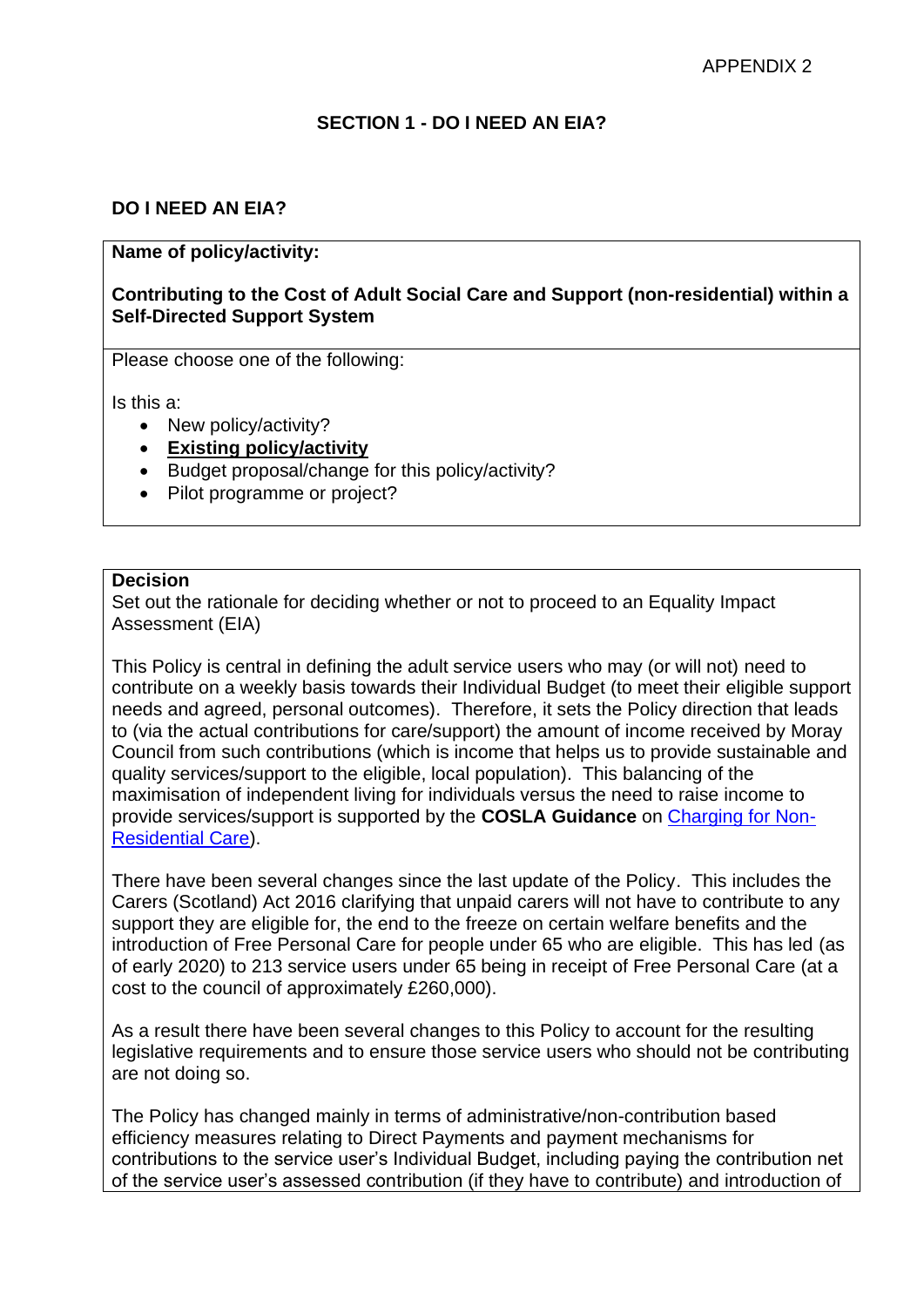prepayment cards for some service users accessing Direct Payments (Option 1 of SDS). These changes have no material effect on the amount that the service user does or does not have to contribute to their Individual Budget. These administrative/efficiency changes are consistent with the Self-directed Support Act 2013 and related Guidance (specifically around Direct Payments and financial assessment/care charging administration by the Community Care Finance and Self-Directed Support (SDS) Teams)).

After careful consideration and use of the Chief Social Work Officer's discretion under the CoSLA Guidance it was decided that the Taper applied to the service user's available income for charging would not be changed and remains at 70% of the service user's available/excess income above their charging threshold (plus 25% buffer). Therefore, there is no significant change to service user contributions above the annual, minor changes via the updated 2021/22 CoSLA Guidance. A 100% Taper would mean that all available/excess income would be taken into account as a contribution and anything less than 100% enables the service user to retain more income above their DWP Personal Allowance/Charging Threshold to assist with maximising independent living and maintaining dignity.

Given the role this Policy plays in income generation and contributions from service users it is clear that this updated Policy requires an EDIA.

**Date of Decision:** 20/08/2021

## **If undertaking an EIA please continue onto the Section 2. If not, pass this signed form to the Equalities Officer.**

**Assessment undertaken by -** Garry Macdonald, Commissioning & Performance Officer, Health & Social Care

| Director or Head of Service                                                                                              | Jane Mackie                                                                                                                                                                                              |
|--------------------------------------------------------------------------------------------------------------------------|----------------------------------------------------------------------------------------------------------------------------------------------------------------------------------------------------------|
| Lead Officer for developing the<br>policy/activity                                                                       | <b>Garry Macdonald</b>                                                                                                                                                                                   |
| Other people involved in the screening<br>(this may be council staff, partners or<br>others i.e contractor or community) | Adult Care Practice Governance Board,<br><b>Strategic Leadership Group, Community</b><br>Care Finance Team Manager and staff,<br>Self-directed Support Team Manager and<br>staff and SDS Steering Group. |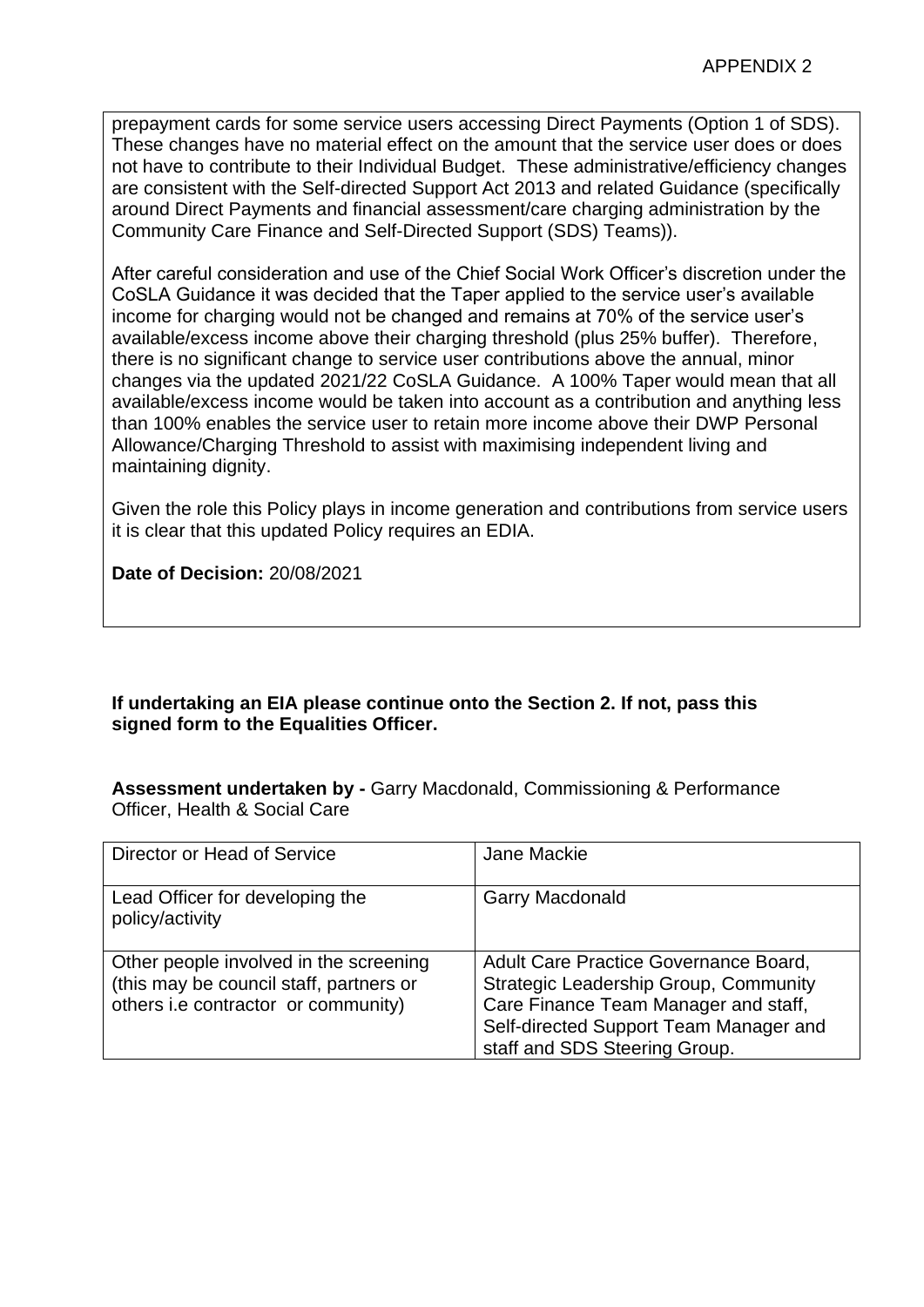# **SECTION 2: EQUALITY IMPACT ASSESSMENT**

#### **Brief description of the affected service**

1. Describe what the service does:

This Policy is central in defining the adult service users who may (or will not) need to contribute on a weekly basis towards their Individual Budget (to meet their eligible support needs and agreed, personal outcomes). Therefore, it sets the Policy direction that leads to (via the actual contributions) the amount of income received by Moray Council from such contributions (which is income that helps us to provide sustainable and quality services/support to the eligible, local population).

The Policy seeks to hold that balance between maximising independent living for individuals and being Human Rights Compatible (through the financial assessment process, taking into account non-discretionary elements such as the Personal Allowance/Charging Threshold plus 25% buffer and other income disregards inherent in the guidance. It also takes into account discretionary elements such as where we set the Taper on available/excess income) and ensuring enough income from contributions to ensure the continuation of the provision of sustainable and quality services/support to the local population.

### 2. Who are your main stakeholders?

- Adult Service Users (particularly those eligible for chargeable services/support)
- Unpaid Carers
- The Community Care Finance Team
- The Self-directed Support Team
- Managers and staff of Adult Social Work Teams
- External Providers including Private Care Agencies, Individual Service Fund Providers and Direct Payments Payroll Providers

3. What changes as a result of the proposals? Is the service reduced or removed?

In essence there is no change in the overall framework for financial assessments and contributions which has been in place for decades. The changes are an update to the Policy to take into account legislative requirements around;

- Free Personal Care for people under 65 who are eligible
- Clarification that Unpaid Carers are not to be charged for eligible support

The other changes (administrative/non-contribution based efficiency) are within the terms/boundaries of the legislation and guidance and are designed to balance the maximisation of independence for service users with ensuring sustainable and quality services/support for the local population.

Many service users (particularly those now eligible for Free Personal Care – 213 in early 2020) no longer need to make a contribution or will make less of a contribution. Those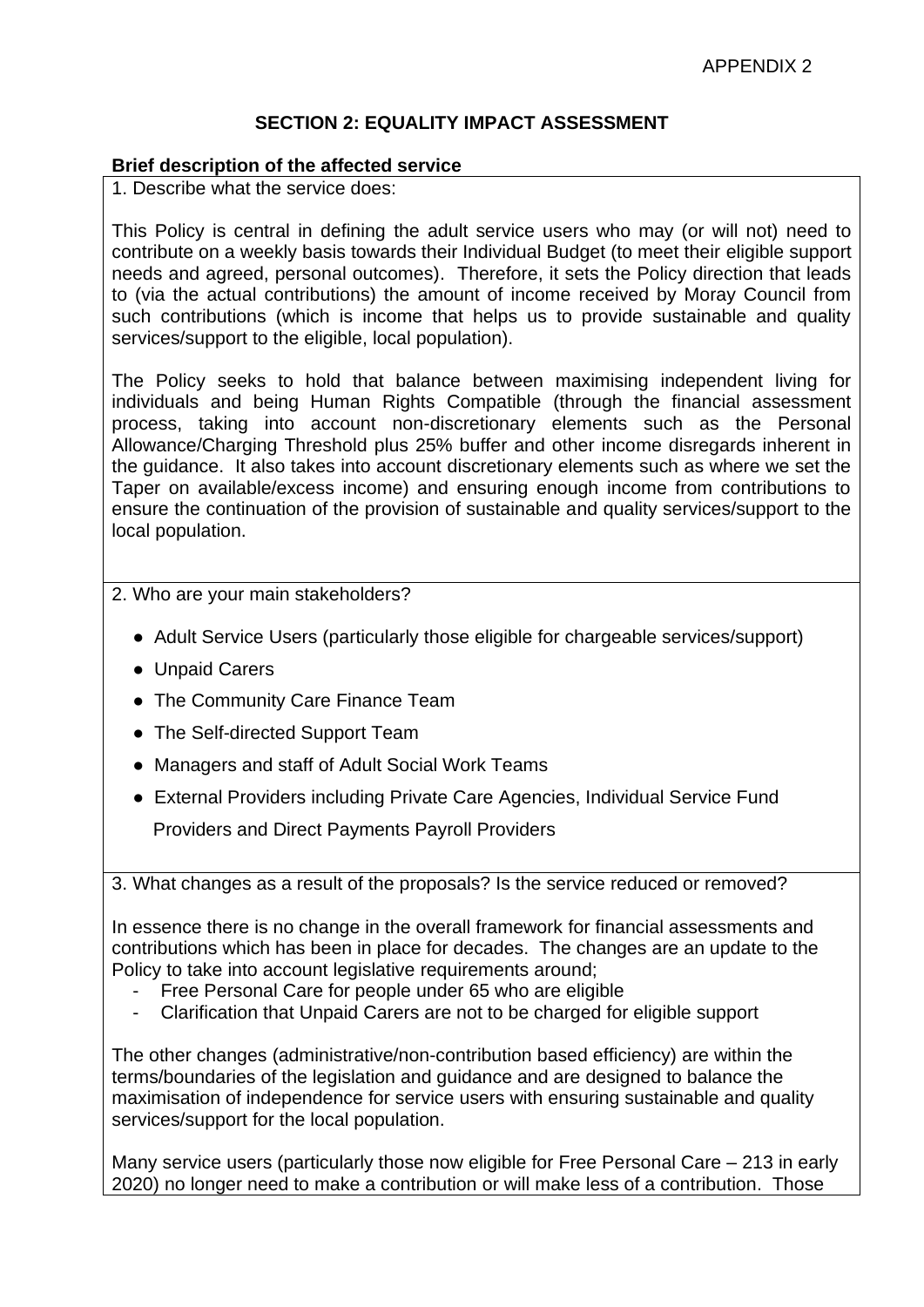that do make a contribution will see the exact same financial assessment process, largely taking into account or disregarding the same income and capital/income as before with only the usual, minor changes/uprating contained within the updated CoSLA Guidance for 2021/22.

### 4. How will this affect your customers?

As above – some service users' will (are) no longer paying (pay) a contribution or are paying less of a contribution to the cost of their care/support as a result of Free Personal Care for people under 65.

As above – service users who have eligible care and support needs and who are assessed as able to contribute towards chargeable services/support as part of their SDS Individual Budget will see only the annual, minor changes as per the updated CoSLA Guidance. There are no significant changes to the amount of income they have to contribute (from any available/excess income they may have above their Charging Threshold (plus 25%)).

This is consistent with the terms of the relevant legislation and guidance including the discretion for the Authority of where to set the Taper to balance maximisation of independent living for service users with ensuring enough income to provide sustainable, quality services/support for the local population.

Community Care Finance data has highlighted that since April 2019, as of early 2020 213 service users (under 65) who would/may previously have had to contribute to the cost of care and support that meets the definition of Free Personal Care, were no longer doing so. This has led to a decrease in income for the council approximately £260,000.

Complaints information was also analysed for the past 18 months. There were no complaints relating to contributions but there is another defined pathway for these appeals (the Community Care Charging Appeals Panel).

The Charging Appeals Panel considers a range of requests/appeals from service users relating to; the financial assessment process, the service user's calculated and assessed contribution amount and appeals around charging/contributions. This includes the opportunity for service users to request additional income be disregarded as a contribution to the costs related to their disability (DRE) and with reference to maximising their independence. This links to Section 8 (mitigating factors to offset any negative impacts, including socio-economic, on service users).

| 5. Please indicate if these apply to any of the protected characteristics |                        |                        |
|---------------------------------------------------------------------------|------------------------|------------------------|
| <b>Protected groups</b>                                                   | <b>Positive impact</b> | <b>Negative impact</b> |
| Race                                                                      |                        |                        |
| <b>Disability</b>                                                         |                        |                        |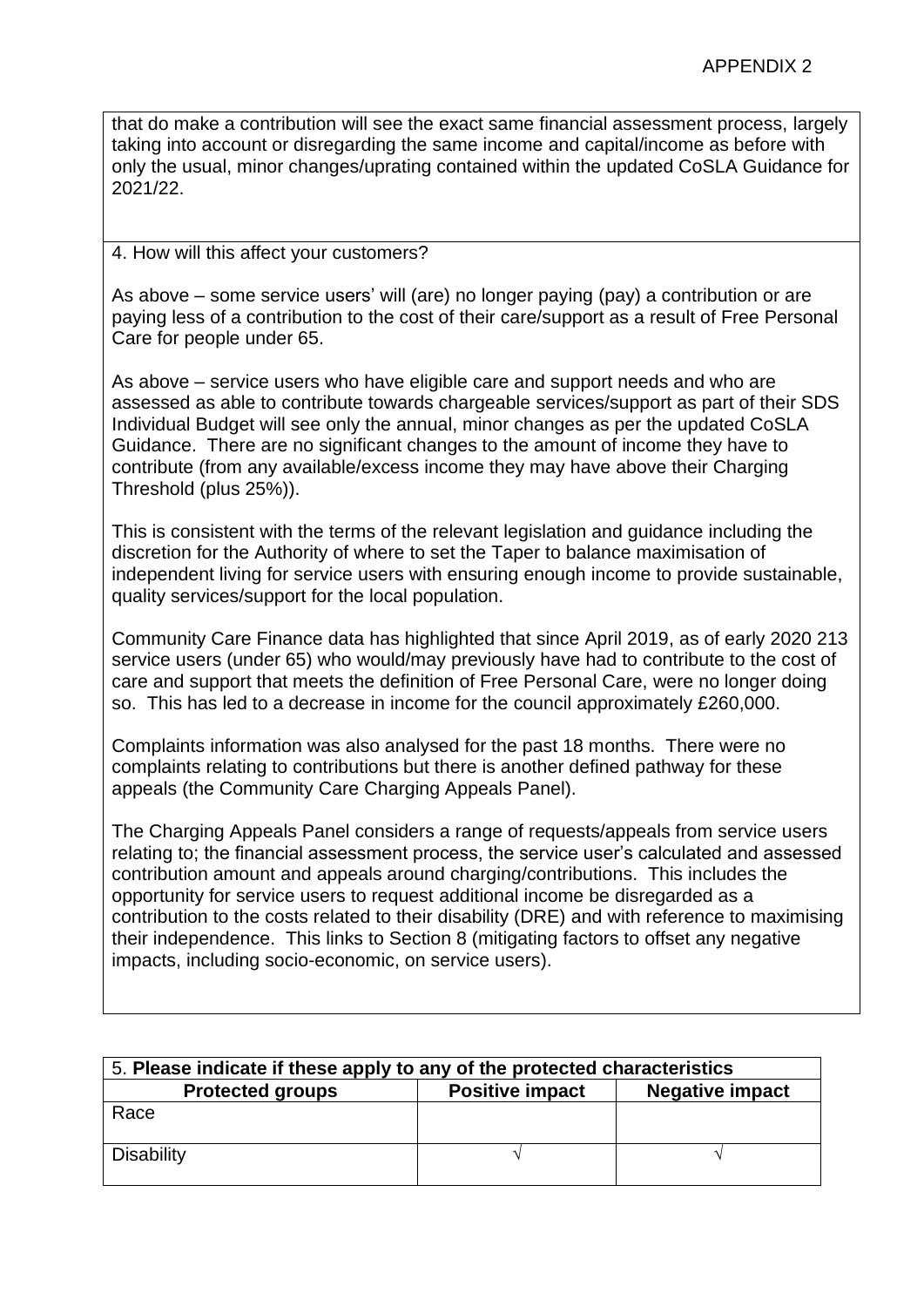| Carers (for elderly, disabled or<br>minors)                       |                                                                                                                                                                                                                                                                                                                                                  |   |
|-------------------------------------------------------------------|--------------------------------------------------------------------------------------------------------------------------------------------------------------------------------------------------------------------------------------------------------------------------------------------------------------------------------------------------|---|
| <b>Sex</b>                                                        |                                                                                                                                                                                                                                                                                                                                                  |   |
| Pregnancy and maternity (including<br>breastfeeding)              |                                                                                                                                                                                                                                                                                                                                                  |   |
| Sexual orientation                                                |                                                                                                                                                                                                                                                                                                                                                  |   |
| Age (include children, young<br>people, midlife and older people) |                                                                                                                                                                                                                                                                                                                                                  | V |
| Religion, and or belief                                           |                                                                                                                                                                                                                                                                                                                                                  |   |
| Gender reassignment                                               |                                                                                                                                                                                                                                                                                                                                                  |   |
| Inequalities arising from socio-<br>economic differences          |                                                                                                                                                                                                                                                                                                                                                  |   |
| Human Rights                                                      | Article 14 may be engaged if another relevant<br>Article is engaged in combination (i.e. Article 8<br>or Article 1 of Protocol 1 Right to Property)<br>Article 6 which includes the right of appeal which<br>links to charging appeals and complaints<br>procedures.<br>https://www.equalityhumanrights.com/en/human-<br>rights/human-rights-act |   |

### **6. Evidence**. What information have you used to make your assessment?

| Performance data                         |  |
|------------------------------------------|--|
| <b>Internal consultation</b>             |  |
| <b>Consultation with affected groups</b> |  |
| <b>Local statistics</b>                  |  |
| <b>National statistics</b>               |  |
| Other                                    |  |

## **7. Evidence gaps**

Do you need additional information in order to complete the information in the previous questions?

No. All of the above information relates to statutory requirements, use of discretion within the boundaries of the relevant guidance, consultation with key staff as well as taking into account the charging appeals process (one of the mitigating factors that offset potentially negative impacts from the implementation of the Policy).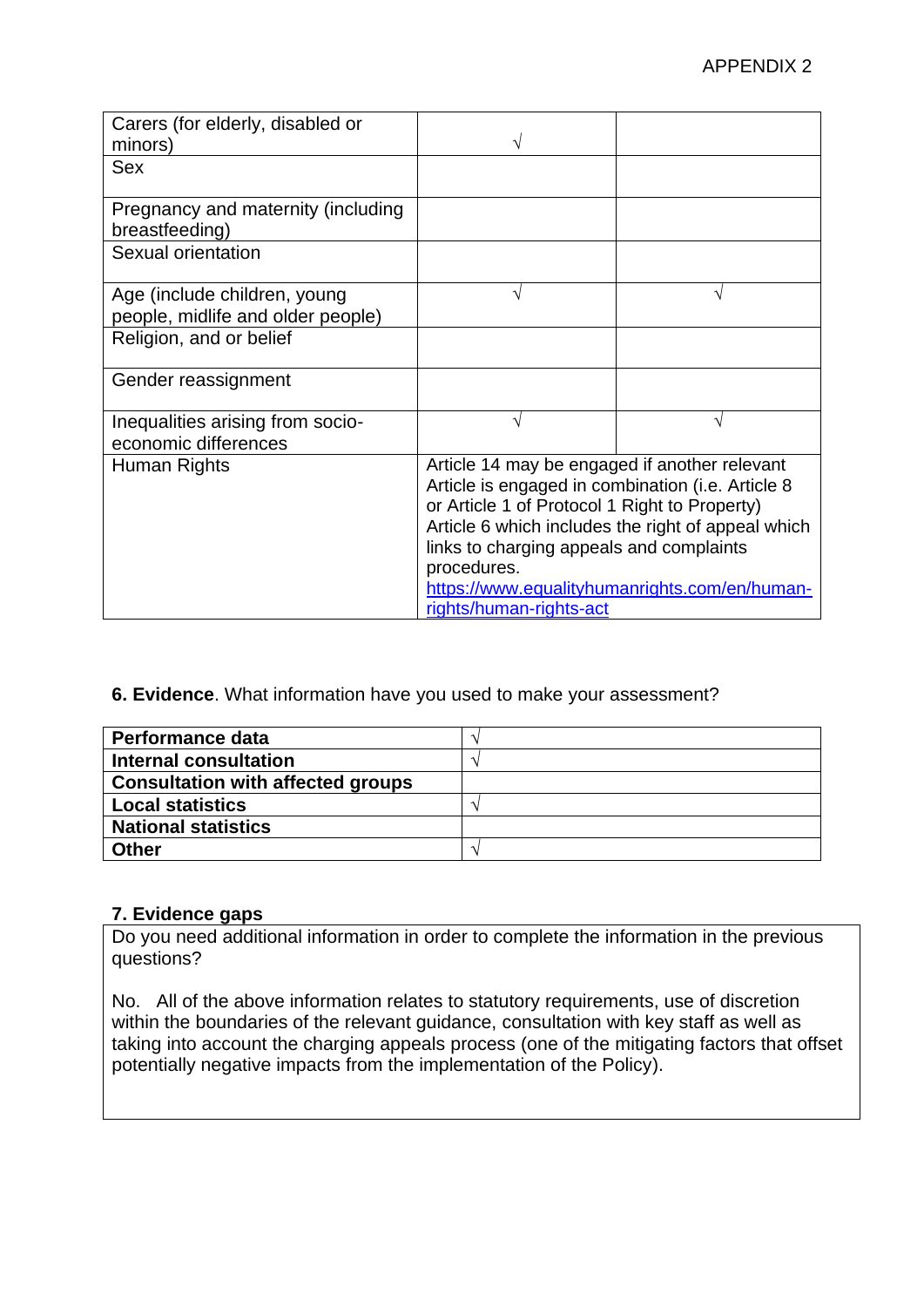## **8. Mitigating action**

*Can the impact of the proposed policy/activity be mitigated?* **Yes**

#### Please explain

The charging guidance is not statutory guidance and provides significant discretion (within certain non-discretionary boundaries such as the Personal Allowance threshold and 25% buffer being a minimum income guarantee for the service user) for the Authority. This means that even where support is chargeable and the individual is assessed financially as being able to contribute, they may not have to contribute all of their available/excess income (which would be a 100% Taper).

Our Taper is remaining at 70% (which contributes to maximisation of independent living) so there is still room (30%) for further discretion. That might be impacted upwards or downwards by future developments that influence services/support and charging (for example, the independent review of adult social care). For the time being, therefore, there is no significant change to/increase in contributions from service users towards their SDS Individual Budget. The main changes in the updated Policy relate to noncontribution based administrative and efficiency changes. These will streamline the Direct Payments process, bringing increased clarity for staff and service users (and their representatives). For example, clarity in how payments/contributions from the Authority are made, the return to a weekly Individual Budget for the service user (meaning no more contributions by them after the support ends as was the case with annual budgets) and introduction of prepayment cards for some service users with a Direct Payment.

As well as a complaints process we have, again consistent with the charging guidance, set up a specific Community Care Charging Appeals Panel. The service user (or their authorised representative) has access to the panel and able to state the case as to why they think the contribution they are being asked to make is 'unreasonable'. This could be in relation to;

- Procedural errors in the financial assessment
- Seeking additional income disregards (retaining more income) as a contribution towards particular costs that are, for example, related to disability (Disability-related Expenditure such as the cost of extra laundry or extra support around the house, not otherwise available to them, to maximise their independence)

Positive outcomes (for service users) from the Appeals Panel Process result in the service user retaining more income (either through application of the process but more likely the discretion of the panel within the boundaries of the charging guidance). This helps to maximise the service user's independence. The panel inevitably operates by taking the unique circumstances of each case into account and making decisions on a case by case basis to avoid any 'fettering of discretion'.

Financial assessments also include a financial 'health check' for service users to ensure that they are claiming their entitlements – for example, ensuring that those who may be eligible are claiming for Pension Credit, Attendance Allowance, Personal Independence Payment and any associated premiums/disability premiums (additional amounts paid on top of the passport benefit).

Financial reviews are carried out when requested or otherwise at key points in the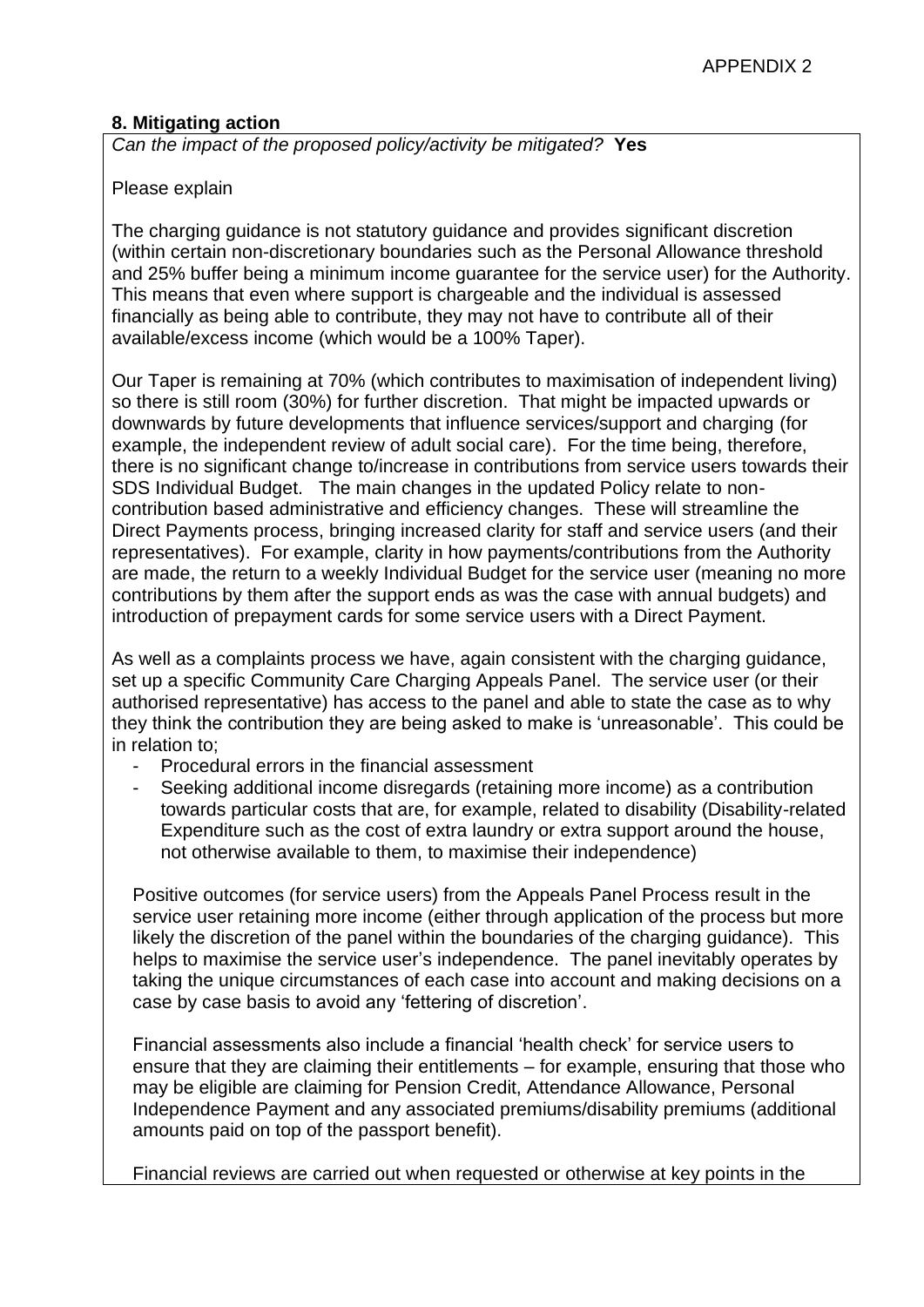service user's support – with flexibility to account for (change the financial assessment amount) changes in the service user's circumstances or health (loss of income, increased income, sale of or acquisition of capital, change in benefit rates etc.).

There are other sources of non-statutory support that service users can be signposted to. For example, for assistance with various costs/expenses. That includes, for example (through their previous occupation, geographic location, age or gender), organisations such as Turn2Us/Elizabeth Finn Care [https://www.turn2us.org.uk/Get-](https://www.turn2us.org.uk/Get-Support)[Support.](https://www.turn2us.org.uk/Get-Support)

# **9. Justification**

If nothing can be done to reduce the negative impact(s) but the proposed policy/activity must go ahead, what justification is there to continue with the change?

**Please see Section 8** for the mitigating factors that reduce any negative impacts of the **Policy** 

What is the aim of the proposal?

To balance the maximisation of independent living for individual service users with ensuring enough income from contributions (to the cost of chargeable care/support) to ensure the sustainability and quality of services/support for the local population.

Have you considered alternatives?

Yes. Some of the changes were legislative requirements (including free personal care for people under 65 who are eligible and not charging unpaid carers) so no alternative was available to implementing these. With regard to discretionary elements and impact on income (for the service user and the Authority), we considered other options for the Taper. This included changing from 70% to 80%, which would have meant an increase in contributions from service users from their weekly income. With a reduction in income of £260,000 (approximately) through the implementation (so far as of early 2020) of free personal care for people under 65, these other options (Taper increase) were worth exploring with respect to ensuring sustainable/quality services/support for the local population. The decision was taken to leave the Taper at 70% and not to partially offset the loss of income from the changes to free personal care. In the circumstances at the time (including Covid-19 and potential outcomes from the Independent Review of Adult Social Care) we wanted to place more emphasis on ensuring a balance towards maximisation of independent living, ensuring dignity for service users and ensuring the policy is Human Rights compatible. The only small contribution-based changes are those included annually in the updated CoSLA Charging Guidance.